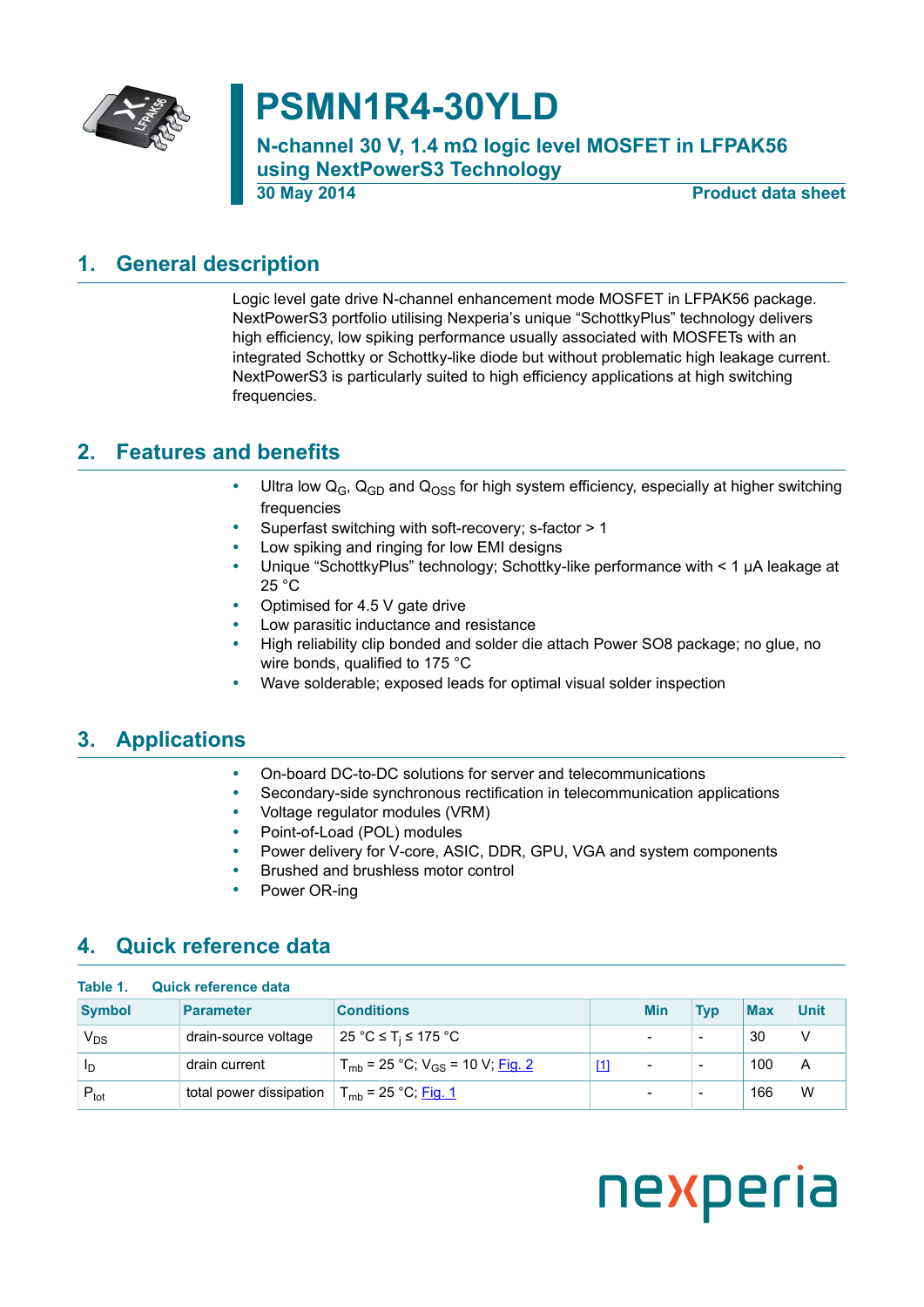**N-channel 30 V, 1.4 mΩ logic level MOSFET in LFPAK56 using NextPowerS3 Technology**

<span id="page-1-0"></span>

| <b>Symbol</b>                  | <b>Parameter</b>                    | <b>Conditions</b>                                                                          | <b>Min</b>               | <b>Typ</b>               | <b>Max</b>               | <b>Unit</b> |
|--------------------------------|-------------------------------------|--------------------------------------------------------------------------------------------|--------------------------|--------------------------|--------------------------|-------------|
| $T_j$                          | junction temperature                |                                                                                            | $-55$                    | $\overline{\phantom{a}}$ | 175                      | $^{\circ}C$ |
| <b>Static characteristics</b>  |                                     |                                                                                            |                          |                          |                          |             |
| $R_{DSon}$                     | drain-source on-state<br>resistance | $V_{GS}$ = 4.5 V; $I_D$ = 25 A; T <sub>i</sub> = 25 °C;<br>Fig. 10                         | $\blacksquare$           | 1.44                     | 1.85                     | $m\Omega$   |
|                                |                                     | $V_{GS}$ = 10 V; $I_D$ = 25 A; T <sub>i</sub> = 25 °C;<br>Fig. 10                          | $\overline{\phantom{a}}$ | 1.11                     | 1.42                     | $m\Omega$   |
| <b>Dynamic characteristics</b> |                                     |                                                                                            |                          |                          |                          |             |
| $Q_{GD}$                       | gate-drain charge                   | $V_{GS}$ = 4.5 V; $I_D$ = 25 A; $V_{DS}$ = 15 V;<br>Fig. 12; Fig. 13                       | $\blacksquare$           | 8.5                      | $\overline{\phantom{0}}$ | nC          |
| $Q_{G(tot)}$                   | total gate charge                   | $V_{GS}$ = 4.5 V; $I_D$ = 25 A; $V_{DS}$ = 15 V;<br>Fig. 12; Fig. 13                       | $\overline{\phantom{a}}$ | 27.6                     | $\overline{\phantom{a}}$ | nC          |
| Source-drain diode             |                                     |                                                                                            |                          |                          |                          |             |
| S                              | softness factor                     | $I_S$ = 25 A; $V_{GS}$ = 0 V; dl <sub>S</sub> /dt = -100 A/µs;<br>$V_{DS}$ = 15 V; Fig. 16 | $\overline{a}$           | 0.99                     | $\blacksquare$           |             |

<span id="page-1-1"></span>[1] Continuous current is limited by package.

### **5. Pinning information**

| Table 2. |               | <b>Pinning information</b>           |                                         |                        |
|----------|---------------|--------------------------------------|-----------------------------------------|------------------------|
| Pin      | <b>Symbol</b> | <b>Description</b>                   | <b>Simplified outline</b>               | <b>Graphic symbol</b>  |
|          | S             | source                               | mb                                      |                        |
| 2        | S             | source                               |                                         |                        |
| 3        | S             | source                               |                                         |                        |
| 4        | G             | gate                                 |                                         | mbb076<br><sub>S</sub> |
| mb       | D             | mounting base; connected to<br>drain | 1234<br>LFPAK56; Power-<br>SO8 (SOT669) |                        |

### <span id="page-1-2"></span>**6. Ordering information**

| <b>Ordering information</b><br>Table 3. |                       |                                                                               |                |  |
|-----------------------------------------|-----------------------|-------------------------------------------------------------------------------|----------------|--|
| <b>Type number</b>                      | Package               |                                                                               |                |  |
|                                         | <b>Name</b>           | <b>Description</b>                                                            | <b>Version</b> |  |
| PSMN1R4-30YLD                           | LFPAK56;<br>Power-SO8 | Plastic single-ended surface-mounted package (LFPAK56;<br>Power-SO8); 4 leads | SOT669         |  |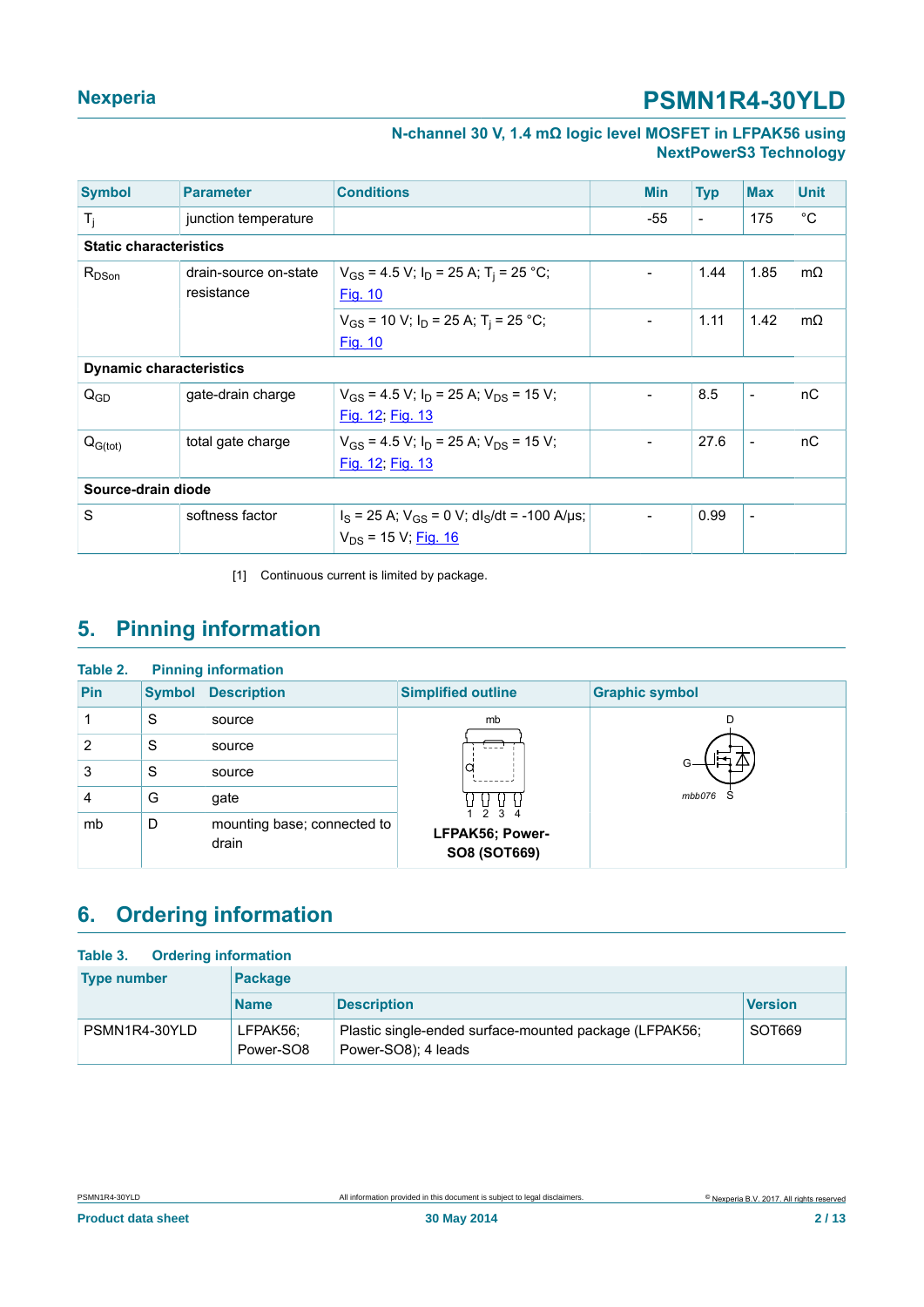**N-channel 30 V, 1.4 mΩ logic level MOSFET in LFPAK56 using NextPowerS3 Technology**

#### <span id="page-2-1"></span><span id="page-2-0"></span>**7. Marking**

| Table 4. Marking codes |                     |
|------------------------|---------------------|
| <b>Type number</b>     | <b>Marking code</b> |
| PSMN1R4-30YLD          | 1D430L              |

### <span id="page-2-2"></span>**8. Limiting values**

| Table 5.                    | <b>Limiting values</b><br>In accordance with the Absolute Maximum Rating System (IEC 60134). |                                                                                                                                                                   |       |                          |                |              |
|-----------------------------|----------------------------------------------------------------------------------------------|-------------------------------------------------------------------------------------------------------------------------------------------------------------------|-------|--------------------------|----------------|--------------|
| <b>Symbol</b>               | <b>Parameter</b>                                                                             | <b>Conditions</b>                                                                                                                                                 |       | <b>Min</b>               | <b>Max</b>     | <b>Unit</b>  |
| $V_{DS}$                    | drain-source voltage                                                                         | 25 °C $\leq$ T <sub>i</sub> $\leq$ 175 °C                                                                                                                         |       | $\overline{\phantom{a}}$ | 30             | V            |
| <b>V<sub>DGR</sub></b>      | drain-gate voltage                                                                           | 25 °C ≤ T <sub>i</sub> ≤ 175 °C; R <sub>GS</sub> = 20 kΩ                                                                                                          |       | $\overline{\phantom{a}}$ | 30             | V            |
| $V_{GS}$                    | gate-source voltage                                                                          |                                                                                                                                                                   |       | $-20$                    | 20             | V            |
| $P_{\text{tot}}$            | total power dissipation                                                                      | $T_{mb}$ = 25 °C; Fig. 1                                                                                                                                          |       | $\overline{\phantom{0}}$ | 166            | W            |
| ΙD                          | drain current                                                                                | $V_{GS}$ = 10 V; T <sub>mb</sub> = 25 °C; Fig. 2                                                                                                                  | $[1]$ | $\overline{\phantom{a}}$ | 100            | A            |
|                             |                                                                                              | $V_{GS}$ = 10 V; T <sub>mb</sub> = 100 °C; Fig. 2                                                                                                                 | 111   | $\overline{\phantom{a}}$ | 100            | A            |
| <b>I<sub>DM</sub></b>       | peak drain current                                                                           | pulsed; $t_p \le 10$ µs; T <sub>mb</sub> = 25 °C; <u>Fig. 3</u>                                                                                                   |       | $\overline{\phantom{a}}$ | 1019           | A            |
| $T_{\text{stg}}$            | storage temperature                                                                          |                                                                                                                                                                   |       | $-55$                    | 175            | $^{\circ}C$  |
| $T_i$                       | junction temperature                                                                         |                                                                                                                                                                   |       | $-55$                    | 175            | $^{\circ}C$  |
| $T_{\text{sld(M)}}$         | peak soldering temperature                                                                   |                                                                                                                                                                   |       | $\overline{\phantom{a}}$ | 260            | $^{\circ}$ C |
| V <sub>ESD</sub>            | electrostatic discharge voltage                                                              | <b>HBM</b>                                                                                                                                                        |       | 1500                     | $\blacksquare$ | V            |
| Source-drain diode          |                                                                                              |                                                                                                                                                                   |       |                          |                |              |
| $I_{\rm S}$                 | source current                                                                               | $T_{mb}$ = 25 °C                                                                                                                                                  | $[1]$ | $\overline{\phantom{a}}$ | 100            | A            |
| $I_{SM}$                    | peak source current                                                                          | pulsed; $t_p \le 10 \text{ }\mu\text{s}$ ; T <sub>mb</sub> = 25 °C                                                                                                |       | $\blacksquare$           | 1019           | A            |
| <b>Avalanche ruggedness</b> |                                                                                              |                                                                                                                                                                   |       |                          |                |              |
| $E_{DS(AL)S}$               | non-repetitive drain-source<br>avalanche energy                                              | $V_{GS}$ = 10 V; T <sub>j(init)</sub> = 25 °C; I <sub>D</sub> = 25 A;<br>$V_{\text{sup}} \le 30$ V; R <sub>GS</sub> = 50 $\Omega$ ; unclamped;<br>$t_0$ = 1.34 ms | [2]   | $\overline{\phantom{a}}$ | 653            | mJ           |

[1] Continuous current is limited by package.

[2] Protected by 100% test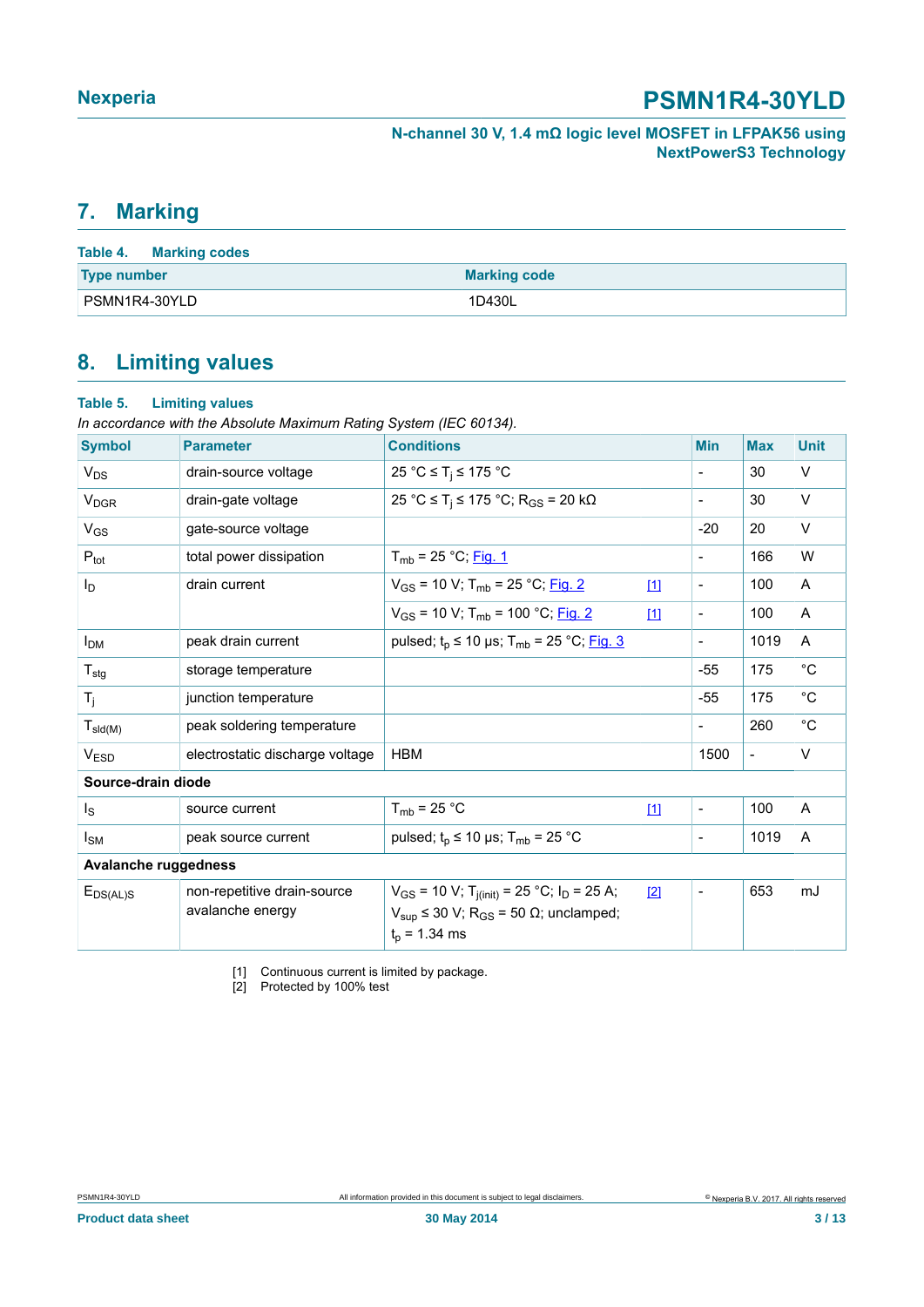#### <span id="page-3-0"></span>**N-channel 30 V, 1.4 mΩ logic level MOSFET in LFPAK56 using NextPowerS3 Technology**

<span id="page-3-1"></span>

### <span id="page-3-3"></span><span id="page-3-2"></span>**9. Thermal characteristics**

| Table 6.       | <b>Thermal characteristics</b>                          |                   |            |            |            |             |
|----------------|---------------------------------------------------------|-------------------|------------|------------|------------|-------------|
| <b>Symbol</b>  | <b>Parameter</b>                                        | <b>Conditions</b> | <b>Min</b> | <b>Typ</b> | <b>Max</b> | <b>Unit</b> |
| $R_{th(i-mb)}$ | thermal resistance<br>from junction to<br>mounting base | Fig. 4            | Ξ          | 0.81       | 0.9        | K/W         |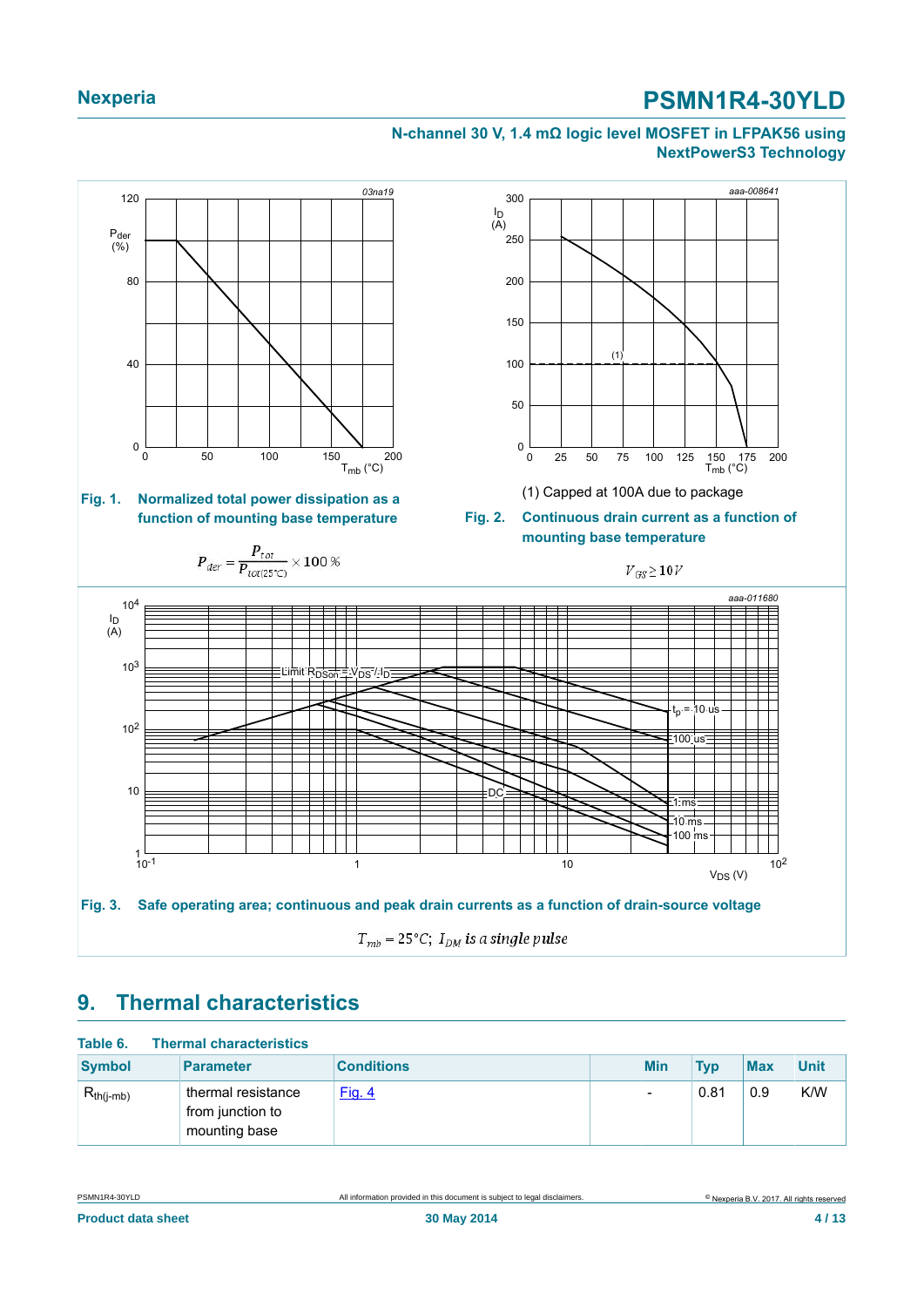#### **N-channel 30 V, 1.4 mΩ logic level MOSFET in LFPAK56 using NextPowerS3 Technology**

| <b>Symbol</b>               | <b>Parameter</b>   | <b>Conditions</b> | <b>Min</b> | Tvn                      | <b>Max</b>               | Unit |
|-----------------------------|--------------------|-------------------|------------|--------------------------|--------------------------|------|
| $R_{th(j-a)}$               | thermal resistance | Fig. 5            | -          | 50                       | $\overline{\phantom{0}}$ | K/W  |
| from junction to<br>ambient | Fig. 6             | -                 | 125        | $\overline{\phantom{0}}$ | K/W                      |      |

<span id="page-4-0"></span>

**Fig. 4. Transient thermal impedance from junction to mounting base as a function of pulse duration**

<span id="page-4-1"></span>

<span id="page-4-2"></span>

**Fig. 6. PCB layout for thermal resistance junction to ambient minimum footprint; FR4 Board; 2oz copper**

### <span id="page-4-3"></span>**10. Characteristics**

| Table 7.                      | <b>Characteristics</b>           |                                                            |            |                          |                          |             |
|-------------------------------|----------------------------------|------------------------------------------------------------|------------|--------------------------|--------------------------|-------------|
| <b>Symbol</b>                 | <b>Parameter</b>                 | <b>Conditions</b>                                          | <b>Min</b> | <b>Typ</b>               | <b>Max</b>               | <b>Unit</b> |
|                               | <b>Static characteristics</b>    |                                                            |            |                          |                          |             |
| drain-source<br>$V_{(BR)DSS}$ |                                  | $I_D$ = 250 µA; $V_{GS}$ = 0 V; T <sub>i</sub> = 25 °C     | 30         | $\overline{\phantom{a}}$ | $\overline{\phantom{0}}$ | ν           |
|                               | breakdown voltage                | $I_D$ = 250 µA; $V_{GS}$ = 0 V; T <sub>i</sub> = -55 °C    | 27         | $\overline{\phantom{0}}$ | $\overline{\phantom{0}}$ | ٧           |
| $V_{GS(th)}$                  | gate-source threshold<br>voltage | $I_D$ = 2 mA; $V_{DS}$ = $V_{GS}$ ; T <sub>i</sub> = 25 °C | 1.2        | 1.7                      | 2.2                      | $\vee$      |

PSMN1R4-30YLD All information provided in this document is subject to legal disclaimers.

© Nexperia B.V. 2017. All rights reserved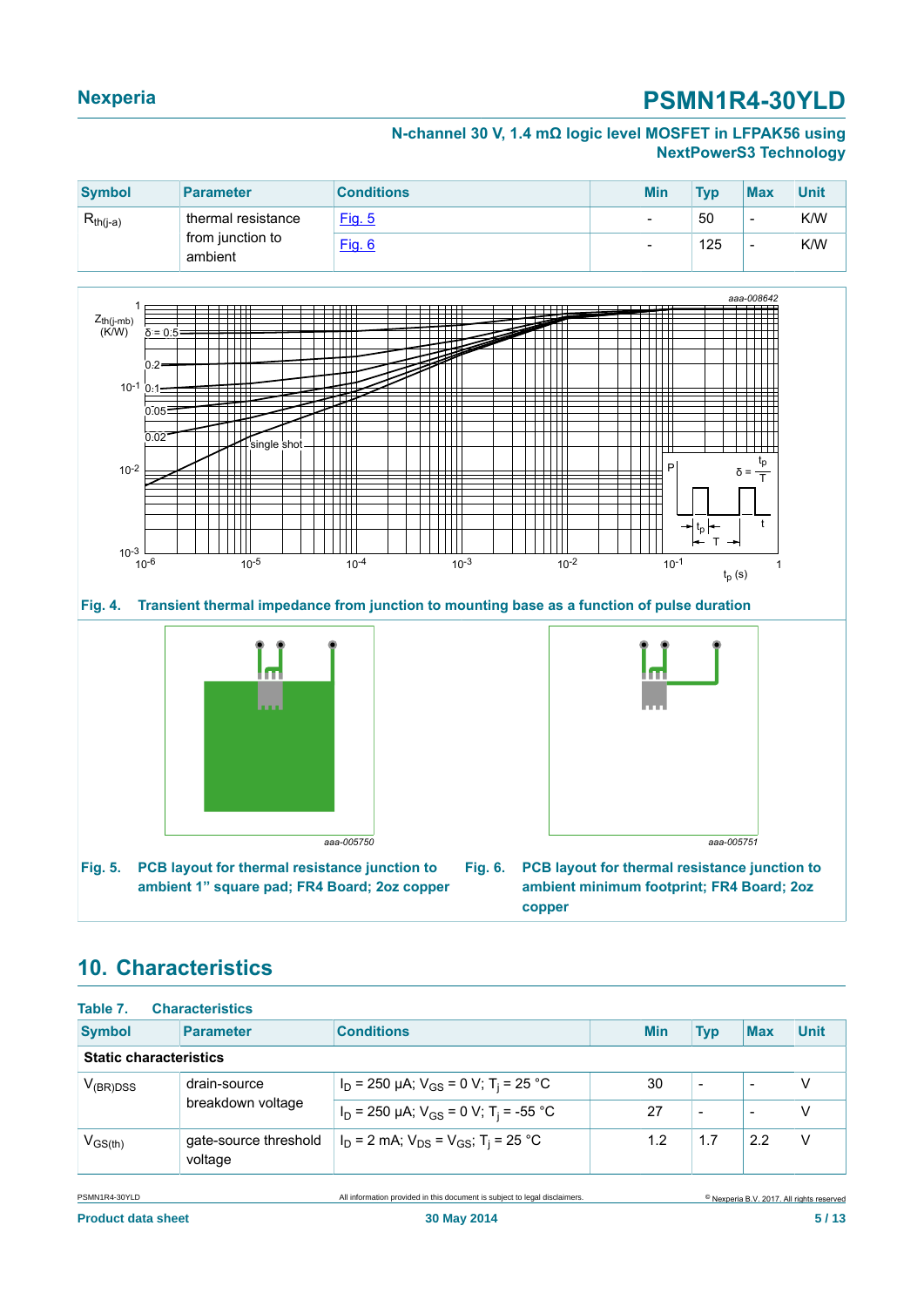#### **N-channel 30 V, 1.4 mΩ logic level MOSFET in LFPAK56 using NextPowerS3 Technology**

| <b>Symbol</b>                     | <b>Parameter</b>                                               | <b>Conditions</b>                                                            | <b>Min</b>               | <b>Typ</b>               | <b>Max</b>               | <b>Unit</b>  |
|-----------------------------------|----------------------------------------------------------------|------------------------------------------------------------------------------|--------------------------|--------------------------|--------------------------|--------------|
| $\Delta V_{GS(th)} / \Delta T$    | gate-source threshold<br>voltage variation with<br>temperature | 25 °C $\leq$ T <sub>i</sub> $\leq$ 150 °C                                    |                          | $-4.6$                   | $\frac{1}{2}$            | mV/K         |
| <b>l</b> <sub>DSS</sub>           | drain leakage current                                          | $V_{DS}$ = 24 V; V <sub>GS</sub> = 0 V; T <sub>i</sub> = 25 °C               | $\overline{\phantom{a}}$ | $\overline{\phantom{a}}$ | $\mathbf{1}$             | μA           |
|                                   |                                                                | $V_{DS}$ = 24 V; V <sub>GS</sub> = 0 V; T <sub>i</sub> = 125 °C              | $\blacksquare$           | 1.4                      | $\frac{1}{2}$            | μA           |
| lgss                              | gate leakage current                                           | $V_{GS}$ = 16 V; $V_{DS}$ = 0 V; T <sub>i</sub> = 25 °C                      | $\frac{1}{2}$            | $\frac{1}{2}$            | 100                      | nA           |
|                                   |                                                                | $V_{GS}$ = -16 V; V <sub>DS</sub> = 0 V; T <sub>i</sub> = 25 °C              |                          | $\blacksquare$           | 100                      | nA           |
| R <sub>DSon</sub>                 | drain-source on-state<br>resistance                            | $V_{GS}$ = 4.5 V; $I_D$ = 25 A; T <sub>i</sub> = 25 °C;<br>Fig. 10           |                          | 1.44                     | 1.85                     | $m\Omega$    |
|                                   |                                                                | $V_{GS}$ = 4.5 V; $I_D$ = 25 A; T <sub>i</sub> = 150 °C;<br>Fig. 11; Fig. 10 |                          | $\blacksquare$           | 3.05                     | $m\Omega$    |
|                                   |                                                                | $V_{GS}$ = 10 V; $I_D$ = 25 A; T <sub>i</sub> = 25 °C;<br>Fig. 10            | $\overline{\phantom{a}}$ | 1.11                     | 1.42                     | $m\Omega$    |
|                                   |                                                                | $V_{GS}$ = 10 V; $I_D$ = 25 A; T <sub>i</sub> = 150 °C;<br>Fig. 11, Fig. 10  | $\overline{a}$           | $\overline{\phantom{a}}$ | 2.34                     | $m\Omega$    |
| $R_G$                             | gate resistance                                                | $f = 1$ MHz                                                                  | $\blacksquare$           | 1.1                      | $\blacksquare$           | Ω            |
| <b>Dynamic characteristics</b>    |                                                                |                                                                              |                          |                          |                          |              |
| $Q_{G(tot)}$<br>total gate charge |                                                                | $I_D$ = 25 A; $V_{DS}$ = 15 V; $V_{GS}$ = 10 V;<br>Fig. 12; Fig. 13          | $\blacksquare$           | 54.8                     | $\blacksquare$           | nC           |
|                                   |                                                                | $I_D$ = 25 A; $V_{DS}$ = 15 V; V <sub>GS</sub> = 4.5 V;<br>Fig. 12; Fig. 13  | $\frac{1}{2}$            | 27.6                     | $\overline{a}$           | nC           |
|                                   |                                                                | $I_D = 0$ A; $V_{DS} = 0$ V; $V_{GS} = 10$ V                                 | $\frac{1}{2}$            | 50.4                     | $\frac{1}{2}$            | nC           |
| $\mathsf{Q}_{\mathsf{GS}}$        | gate-source charge                                             | $I_D$ = 25 A; $V_{DS}$ = 15 V; $V_{GS}$ = 4.5 V;                             | $\frac{1}{2}$            | 7.2                      | $\blacksquare$           | nC           |
| $Q_{GS(th)}$                      | pre-threshold gate-<br>source charge                           | Fig. 12; Fig. 13                                                             | $\overline{a}$           | 3.8                      | $\blacksquare$           | nC           |
| $Q_{GS(th-pl}$                    | post-threshold gate-<br>source charge                          |                                                                              | $\frac{1}{2}$            | 3.4                      | $\frac{1}{2}$            | nC           |
| $\mathsf{Q}_{\mathsf{GD}}$        | gate-drain charge                                              |                                                                              | $\overline{\phantom{a}}$ | 8.5                      | $\overline{\phantom{a}}$ | nC           |
| $V_{GS(pl)}$                      | gate-source plateau<br>voltage                                 | $I_D$ = 25 A; $V_{DS}$ = 15 V; Fig. 12; Fig. 13                              | $\frac{1}{2}$            | 2.7                      | $\blacksquare$           | $\mathsf{V}$ |
| $\mathbf{C}_{\mathsf{iss}}$       | input capacitance                                              | $V_{DS}$ = 15 V; $V_{GS}$ = 0 V; f = 1 MHz;                                  | $\overline{\phantom{a}}$ | 3840                     | $\overline{\phantom{a}}$ | pF           |
| $C_{\rm{oss}}$                    | output capacitance                                             | $T_i = 25 °C;$ Fig. 14                                                       | $\overline{\phantom{a}}$ | 1785                     | $\overline{\phantom{a}}$ | pF           |
| C <sub>rss</sub>                  | reverse transfer<br>capacitance                                |                                                                              | $\overline{\phantom{a}}$ | 251                      | $\blacksquare$           | pF           |
| $t_{d(on)}$                       | turn-on delay time                                             | $V_{DS}$ = 15 V; R <sub>L</sub> = 0.6 $\Omega$ ; V <sub>GS</sub> = 4.5 V;    | $\overline{\phantom{a}}$ | 23                       | $\overline{\phantom{a}}$ | ns           |
| $t_{r}$                           | rise time                                                      | $R_{G(ext)} = 5 \Omega$                                                      | $\overline{\phantom{a}}$ | 28                       | $\overline{\phantom{a}}$ | ns           |
| $t_{d(\text{off})}$               | turn-off delay time                                            |                                                                              | $\overline{\phantom{a}}$ | 31.5                     | $\blacksquare$           | ns           |
| $t_{\rm f}$                       | fall time                                                      |                                                                              | $\overline{\phantom{a}}$ | 20.6                     | $\overline{\phantom{m}}$ | ns           |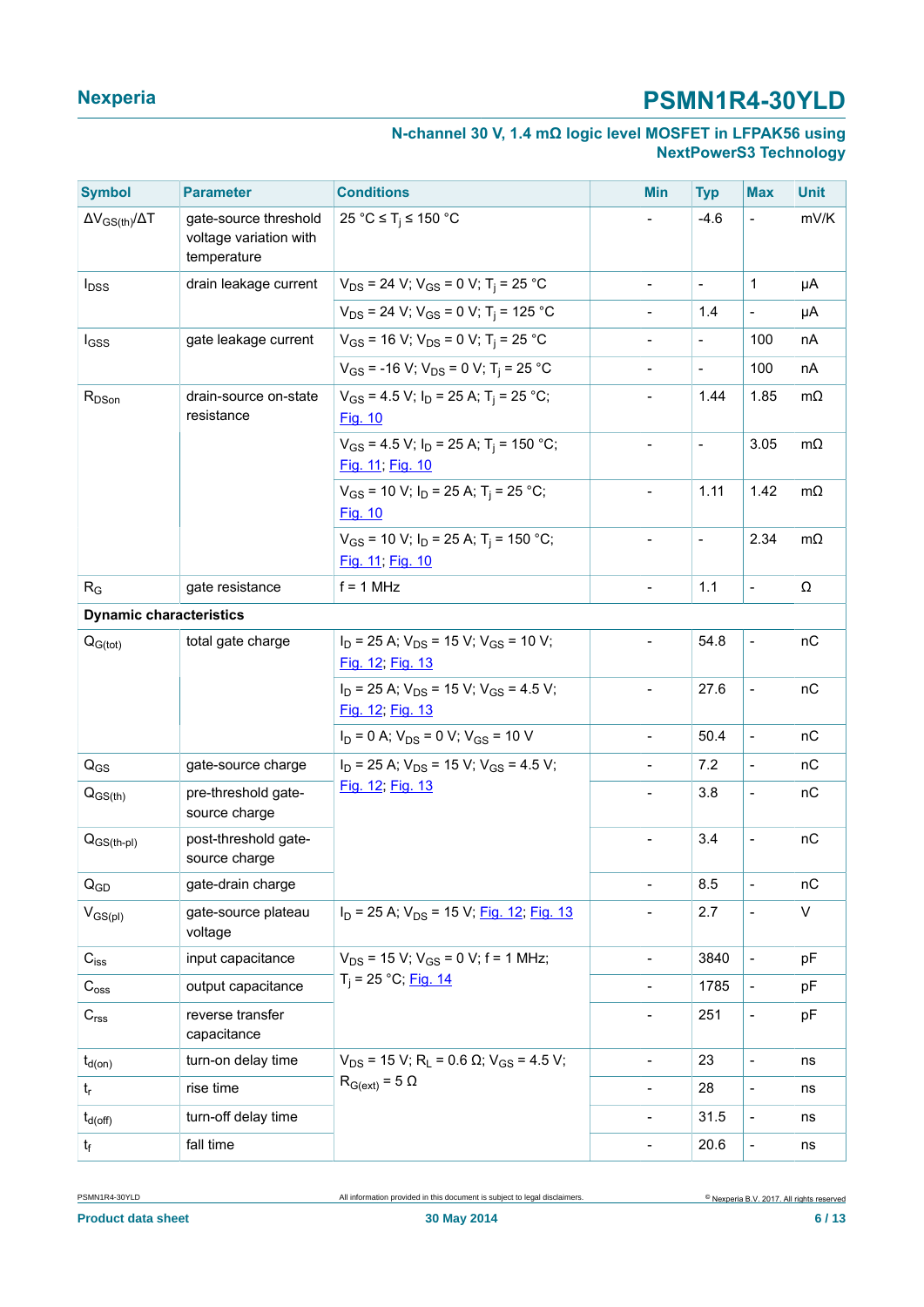#### **N-channel 30 V, 1.4 mΩ logic level MOSFET in LFPAK56 using NextPowerS3 Technology**

<span id="page-6-0"></span>

| <b>Symbol</b>      | <b>Parameter</b>              | <b>Conditions</b>                                                     |       | <b>Min</b>     | <b>Typ</b> | <b>Max</b>               | <b>Unit</b> |
|--------------------|-------------------------------|-----------------------------------------------------------------------|-------|----------------|------------|--------------------------|-------------|
| $Q_{\text{oss}}$   | output charge                 | $V_{GS}$ = 0 V; $V_{DS}$ = 15 V; f = 1 MHz;<br>$T_i = 25 °C$          |       |                | 40         | $\overline{\phantom{a}}$ | nC          |
| Source-drain diode |                               |                                                                       |       |                |            |                          |             |
| $V_{SD}$           | source-drain voltage          | $I_S$ = 25 A; $V_{GS}$ = 0 V; T <sub>i</sub> = 25 °C; <u>Fig. 15</u>  |       |                | 0.79       | 1.2                      | $\vee$      |
| $t_{rr}$           | reverse recovery time         | $I_S = 25$ A; dl <sub>S</sub> /dt = -100 A/µs; V <sub>GS</sub> = 0 V; |       |                | 38.6       | $\overline{\phantom{a}}$ | ns          |
| $Q_{r}$            | recovered charge              | $V_{DS}$ = 15 V; Fig. 16                                              | $[1]$ | $\blacksquare$ | 34         | $\overline{\phantom{a}}$ | nC          |
| $t_a$              | reverse recovery rise<br>time |                                                                       |       |                | 19.4       | $\blacksquare$           | ns          |
| $t_{\rm b}$        | reverse recovery fall<br>time |                                                                       |       | $\blacksquare$ | 19.3       | $\overline{\phantom{a}}$ | ns          |
| S                  | softness factor               |                                                                       |       |                | 0.99       | ۰                        |             |



 $T_j = 25^{\circ}C$ 

[1] includes capacitive recovery



**Fig. 8. Drain-source on-state resistance as a function of gate-source voltage; typical values**

 $T_j = 25^{\circ}C; I_D = 25A$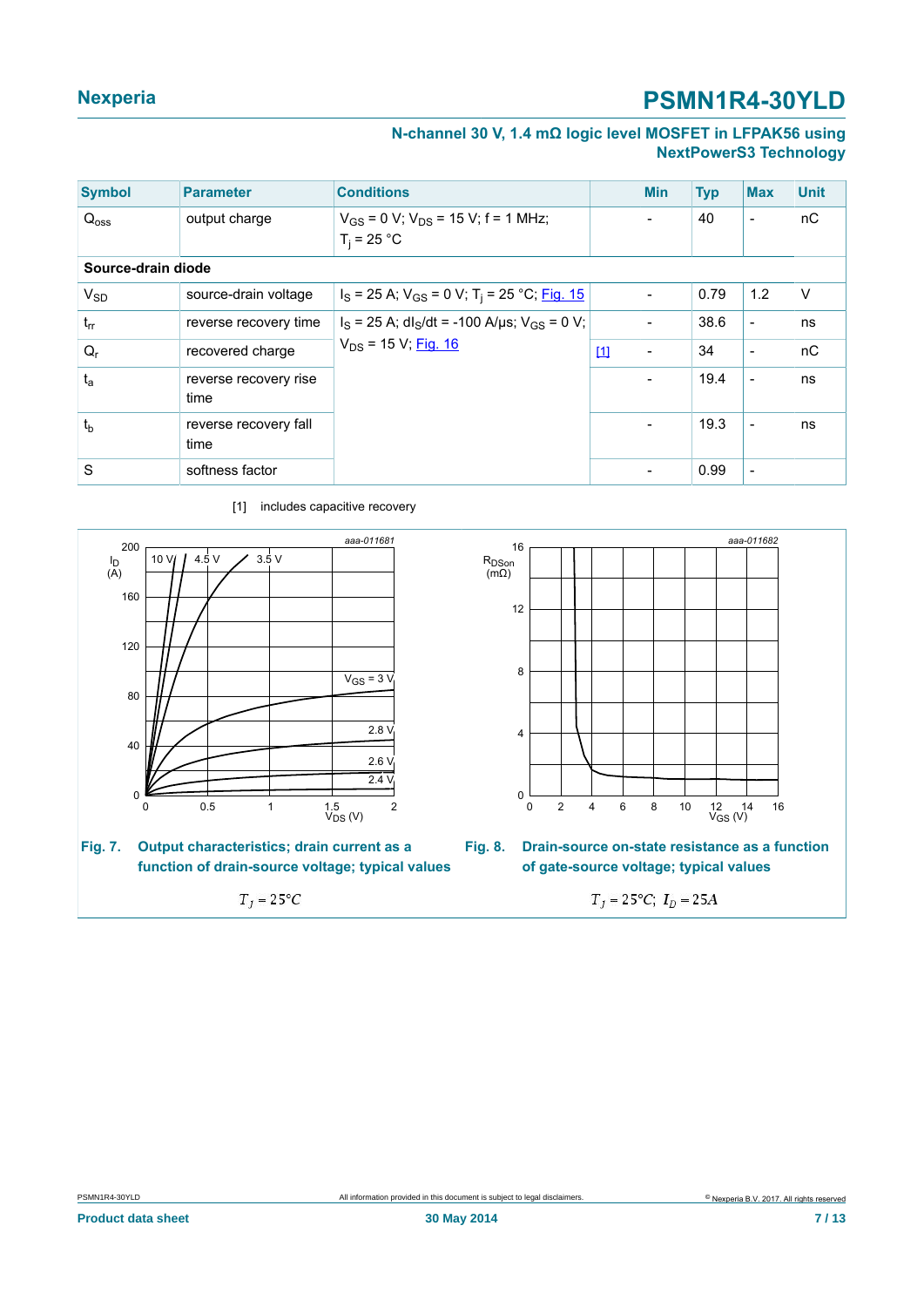#### <span id="page-7-1"></span><span id="page-7-0"></span>**N-channel 30 V, 1.4 mΩ logic level MOSFET in LFPAK56 using NextPowerS3 Technology**

<span id="page-7-2"></span>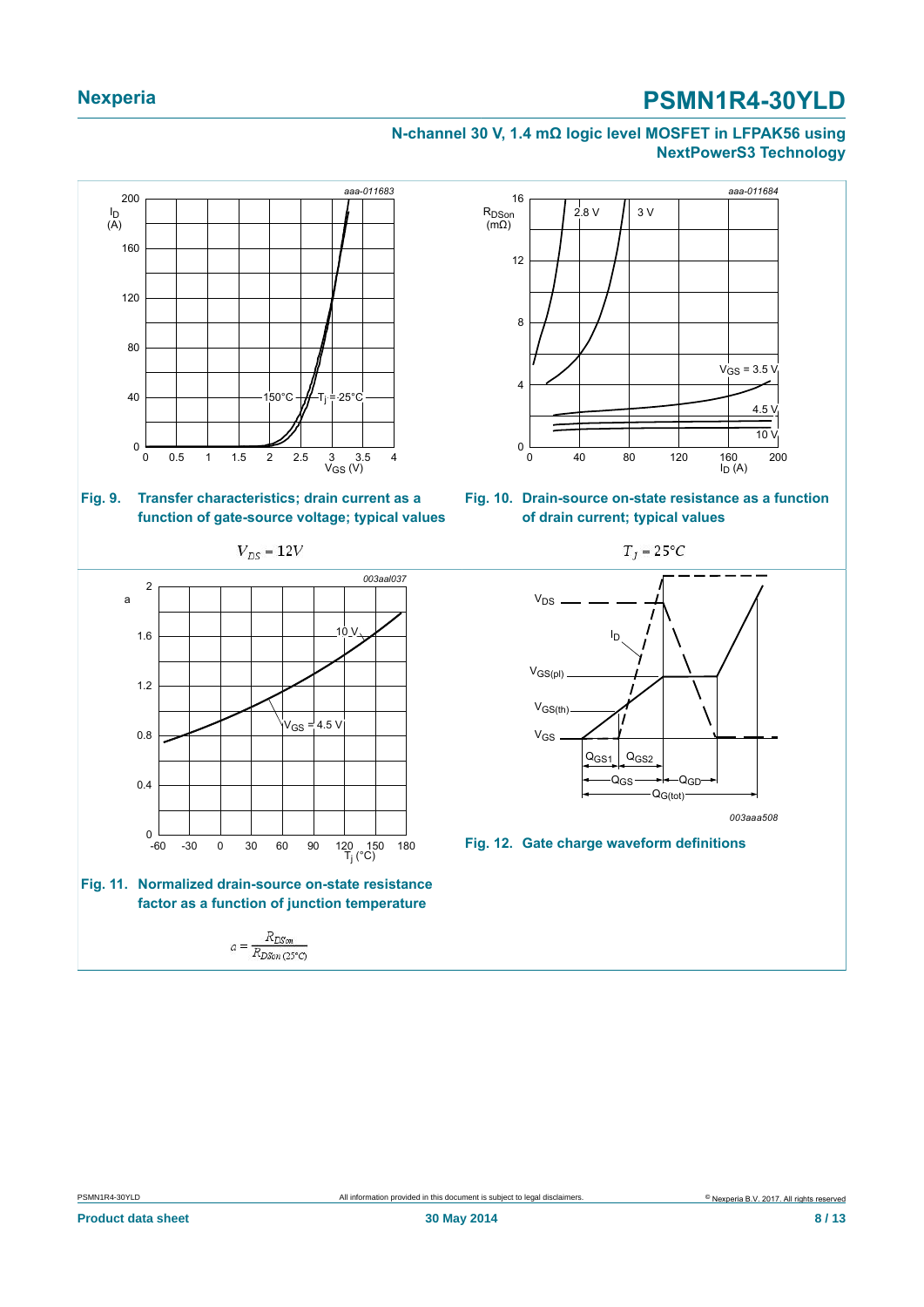#### <span id="page-8-2"></span><span id="page-8-1"></span>**N-channel 30 V, 1.4 mΩ logic level MOSFET in LFPAK56 using NextPowerS3 Technology**

<span id="page-8-3"></span><span id="page-8-0"></span>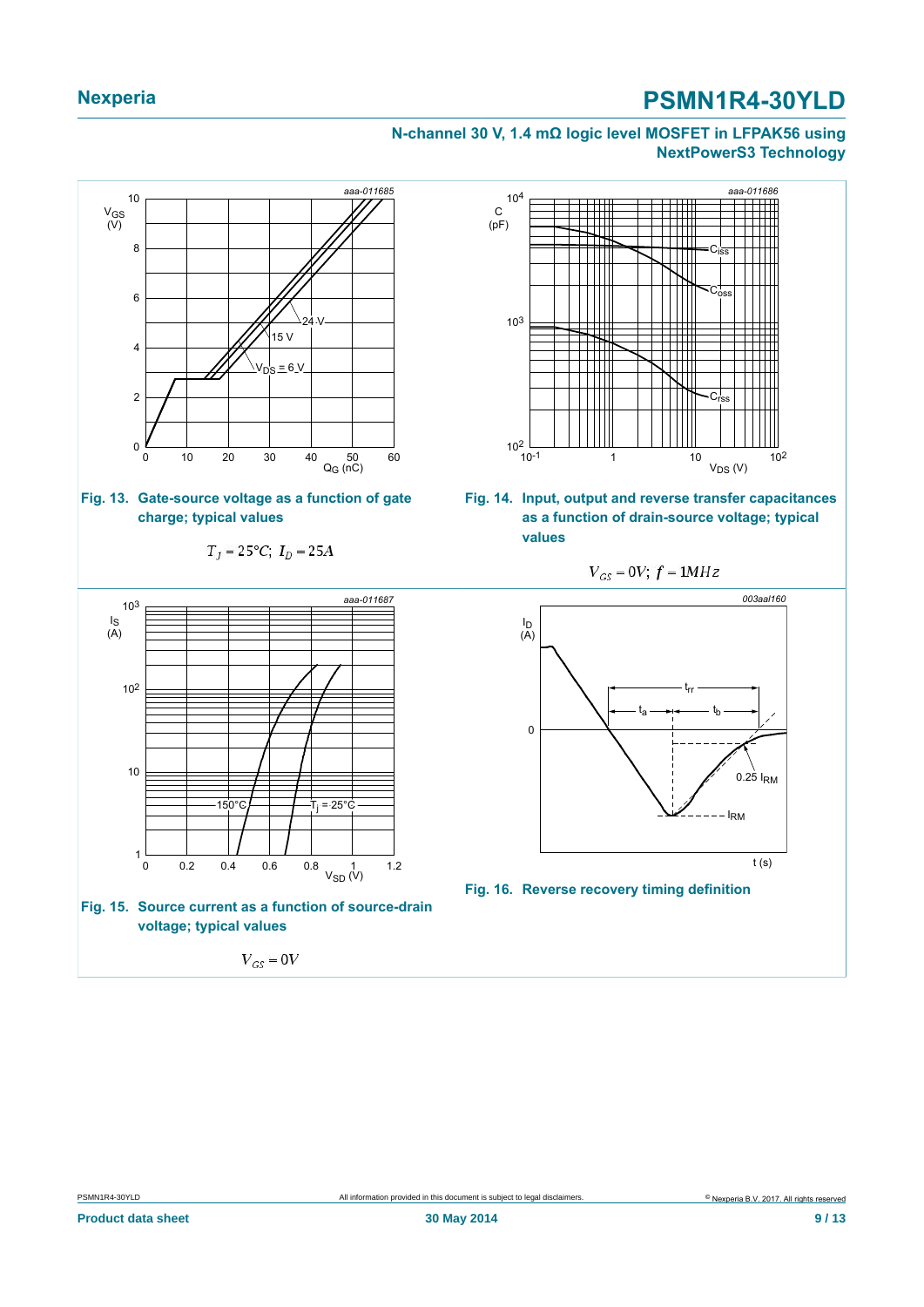#### **N-channel 30 V, 1.4 mΩ logic level MOSFET in LFPAK56 using NextPowerS3 Technology**

### <span id="page-9-0"></span>**11. Package outline**

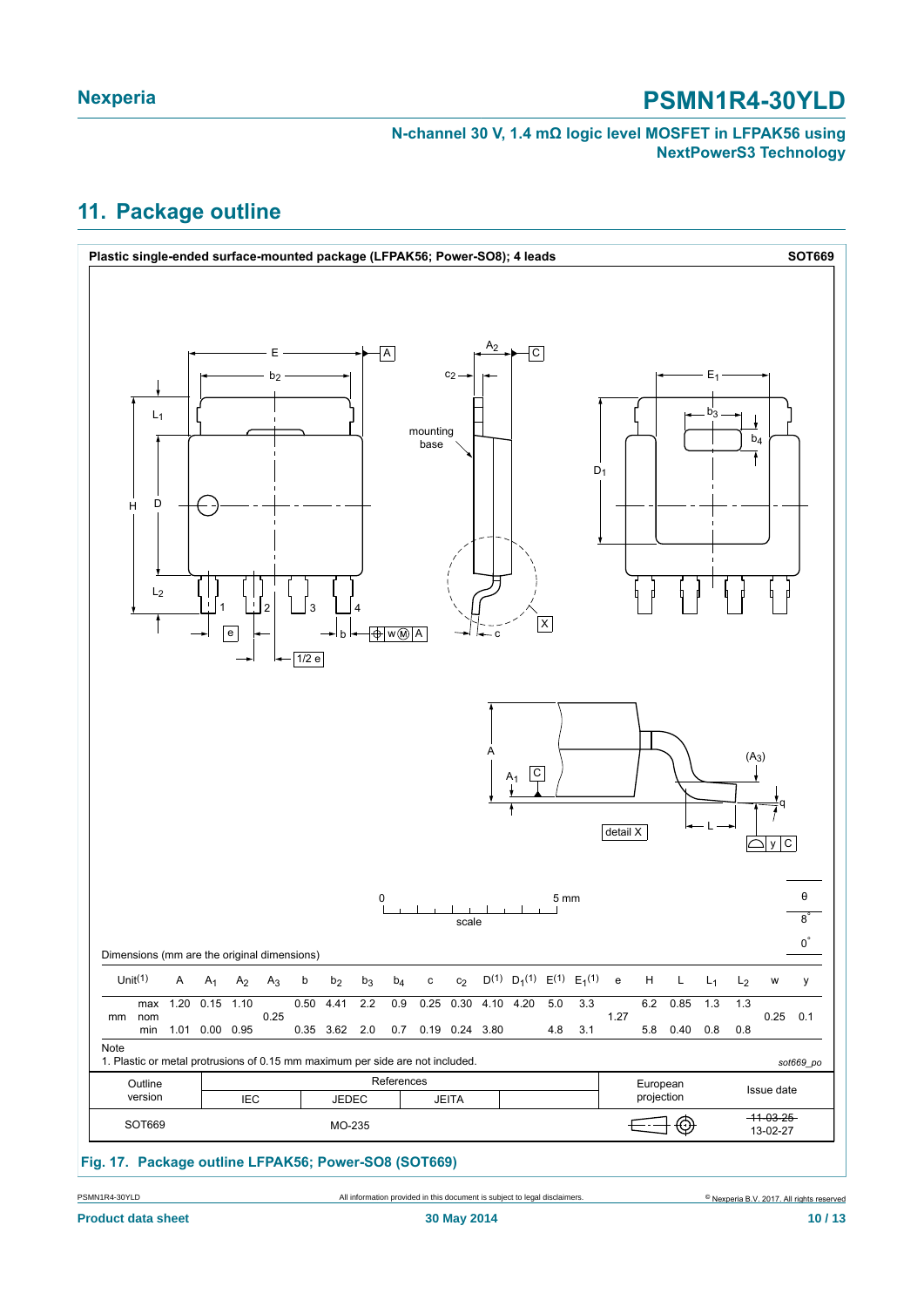#### **N-channel 30 V, 1.4 mΩ logic level MOSFET in LFPAK56 using NextPowerS3 Technology**

### <span id="page-10-1"></span><span id="page-10-0"></span>**12. Legal information**

#### <span id="page-10-2"></span>**12.1 Data sheet status**

| <b>Document</b><br>status [1][2]     | <b>Product</b><br>status [3] | <b>Definition</b>                                                                           |
|--------------------------------------|------------------------------|---------------------------------------------------------------------------------------------|
| Objective<br>[short] data<br>sheet   | Development                  | This document contains data from<br>the objective specification for product<br>development. |
| Preliminary<br>[short] data<br>sheet | Qualification                | This document contains data from the<br>preliminary specification.                          |
| Product<br>[short] data<br>sheet     | Production                   | This document contains the product<br>specification.                                        |

[1] Please consult the most recently issued document before initiating or completing a design.

[2] The term 'short data sheet' is explained in section "Definitions".

The product status of device(s) described in this document may have changed since this document was published and may differ in case of multiple devices. The latest product status information is available on the Internet at URL http://www.nexperia.com.

#### <span id="page-10-3"></span>**12.2 Definitions**

**Preview** — The document is a preview version only. The document is still subject to formal approval, which may result in modifications or additions. Nexperia does not give any representations or warranties as to the accuracy or completeness of information included herein and shall have no liability for the consequences of use of such information.

**Draft** — The document is a draft version only. The content is still under internal review and subject to formal approval, which may result in modifications or additions. Nexperia does not give any representations or warranties as to the accuracy or completeness of information included herein and shall have no liability for the consequences of use of such information.

**Short data sheet** — A short data sheet is an extract from a full data sheet with the same product type number(s) and title. A short data sheet is intended for quick reference only and should not be relied upon to contain detailed and full information. For detailed and full information see the relevant full data sheet, which is available on request via the local Nexperia sales office. In case of any inconsistency or conflict with the short data sheet, the full data sheet shall prevail.

**Product specification** — The information and data provided in a Product data sheet shall define the specification of the product as agreed between Nexperia and its customer, unless Nexperia and

customer have explicitly agreed otherwise in writing. In no event however, shall an agreement be valid in which the Nexperia product is deemed to offer functions and qualities beyond those described in the Product data sheet.

#### <span id="page-10-4"></span>**12.3 Disclaimers**

**Limited warranty and liability** — Information in this document is believed to be accurate and reliable. However, Nexperia does not give any representations or warranties, expressed or implied, as to the accuracy or completeness of such information and shall have no liability for the consequences of use of such information. Nexperia takes no responsibility for the content in this document if provided by an information source outside of Nexperia.

In no event shall Nexperia be liable for any indirect, incidental, punitive, special or consequential damages (including - without limitation lost profits, lost savings, business interruption, costs related to the removal or replacement of any products or rework charges) whether or not such damages are based on tort (including negligence), warranty, breach of contract or any other legal theory.

Notwithstanding any damages that customer might incur for any reason whatsoever, Nexperia's aggregate and cumulative liability towards customer for the products described herein shall be limited in accordance with the *Terms and conditions of commercial sale* of Nexperia.

**Right to make changes** — Nexperia reserves the right to make changes to information published in this document, including without limitation specifications and product descriptions, at any time and without notice. This document supersedes and replaces all information supplied prior to the publication hereof.

**Suitability for use** — Nexperia products are not designed, authorized or warranted to be suitable for use in life support, life-critical or safety-critical systems or equipment, nor in applications where failure or malfunction of a Nexperia product can reasonably be expected to result in personal injury, death or severe property or environmental damage. Nexperia and its suppliers accept no liability for inclusion and/or use of Nexperia products in such equipment or applications and therefore such inclusion and/or use is at the customer's own risk.

**Quick reference data** — The Quick reference data is an extract of the product data given in the Limiting values and Characteristics sections of this document, and as such is not complete, exhaustive or legally binding.

**Applications** — Applications that are described herein for any of these products are for illustrative purposes only. Nexperia makes no representation or warranty that such applications will be suitable for the specified use without further testing or modification.

Customers are responsible for the design and operation of their applications and products using Nexperia products, and Nexperia accepts no liability for any assistance with applications or customer product design. It is customer's sole responsibility to determine whether the Nexperia product is suitable and fit for the customer's applications and products planned, as well as for the planned application and use of customer's third party customer(s). Customers should provide appropriate design and operating safeguards to minimize the risks associated with their applications and products.

Nexperia does not accept any liability related to any default, damage, costs or problem which is based on any weakness or default in the customer's applications or products, or the application or use by customer's third party customer(s). Customer is responsible for doing all necessary testing for the customer's applications and products using Nexperia products in order to avoid a default of the applications and the products or of the application or use by customer's third party customer(s). Nexperia does not accept any liability in this respect.

**Limiting values** — Stress above one or more limiting values (as defined in the Absolute Maximum Ratings System of IEC 60134) will cause permanent damage to the device. Limiting values are stress ratings only and (proper) operation of the device at these or any other conditions above those given in the Recommended operating conditions section (if present) or the Characteristics sections of this document is not warranted. Constant or repeated exposure to limiting values will permanently and irreversibly affect the quality and reliability of the device.

#### **Terms and conditions of commercial sale** — Nexperia

products are sold subject to the general terms and conditions of commercial sale, as published at [http://www.nexperia.com/profile/t](http://www.nexperia.com/profile/terms)erms, unless otherwise agreed in a valid written individual agreement. In case an individual agreement is concluded only the terms and conditions of the respective agreement shall apply. Nexperia hereby expressly objects to applying the customer's general terms and conditions with regard to the purchase of Nexperia products by customer.

**No offer to sell or license** — Nothing in this document may be interpreted or construed as an offer to sell products that is open for acceptance or the

© Nexperia B.V. 2017. All rights reserved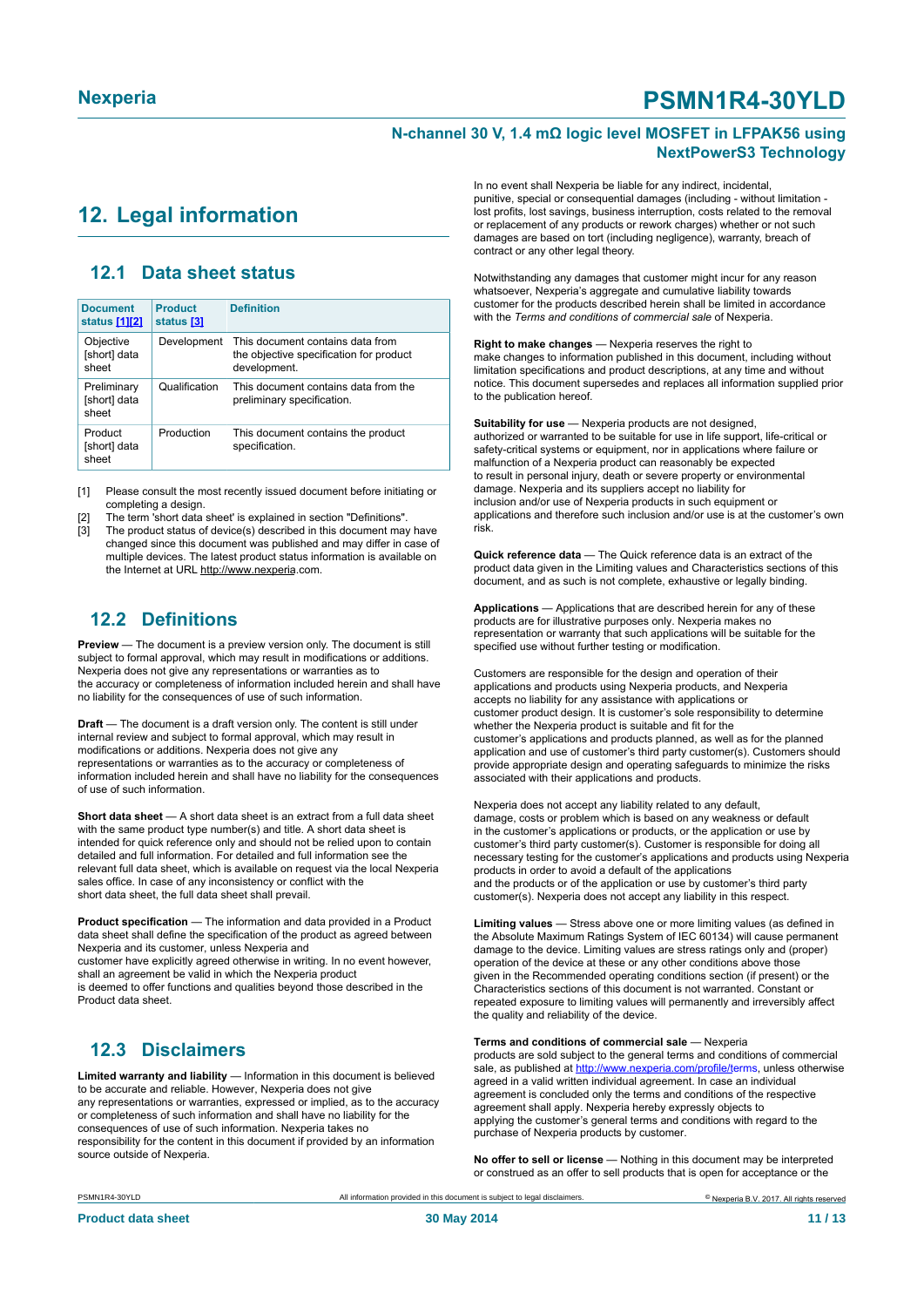#### **N-channel 30 V, 1.4 mΩ logic level MOSFET in LFPAK56 using NextPowerS3 Technology**

grant, conveyance or implication of any license under any copyrights, patents or other industrial or intellectual property rights.

**Export control** — This document as well as the item(s) described herein may be subject to export control regulations. Export might require a prior authorization from competent authorities.

**Non-automotive qualified products** — Unless this data sheet expressly states that this specific Nexperia product is automotive qualified, the product is not suitable for automotive use. It is neither qualified nor tested in accordance with automotive testing or application requirements. Nexperia accepts no liability for inclusion and/or use of nonautomotive qualified products in automotive equipment or applications.

In the event that customer uses the product for design-in and use in automotive applications to automotive specifications and standards, customer (a) shall use the product without Nexperia's warranty of the product for such automotive applications, use and specifications, and (b) whenever customer uses the product for automotive applications beyond Nexperia's specifications such use shall be solely at customer's own risk, and (c) customer fully indemnifies Nexperia for any liability, damages or failed product claims resulting from customer design and use of the product for automotive applications beyond Nexperia's standard warranty and Nexperia's product specifications.

**Translations** — A non-English (translated) version of a document is for reference only. The English version shall prevail in case of any discrepancy between the translated and English versions.

#### <span id="page-11-0"></span>**12.4 Trademarks**

Notice: All referenced brands, product names, service names and trademarks are the property of their respective owners.